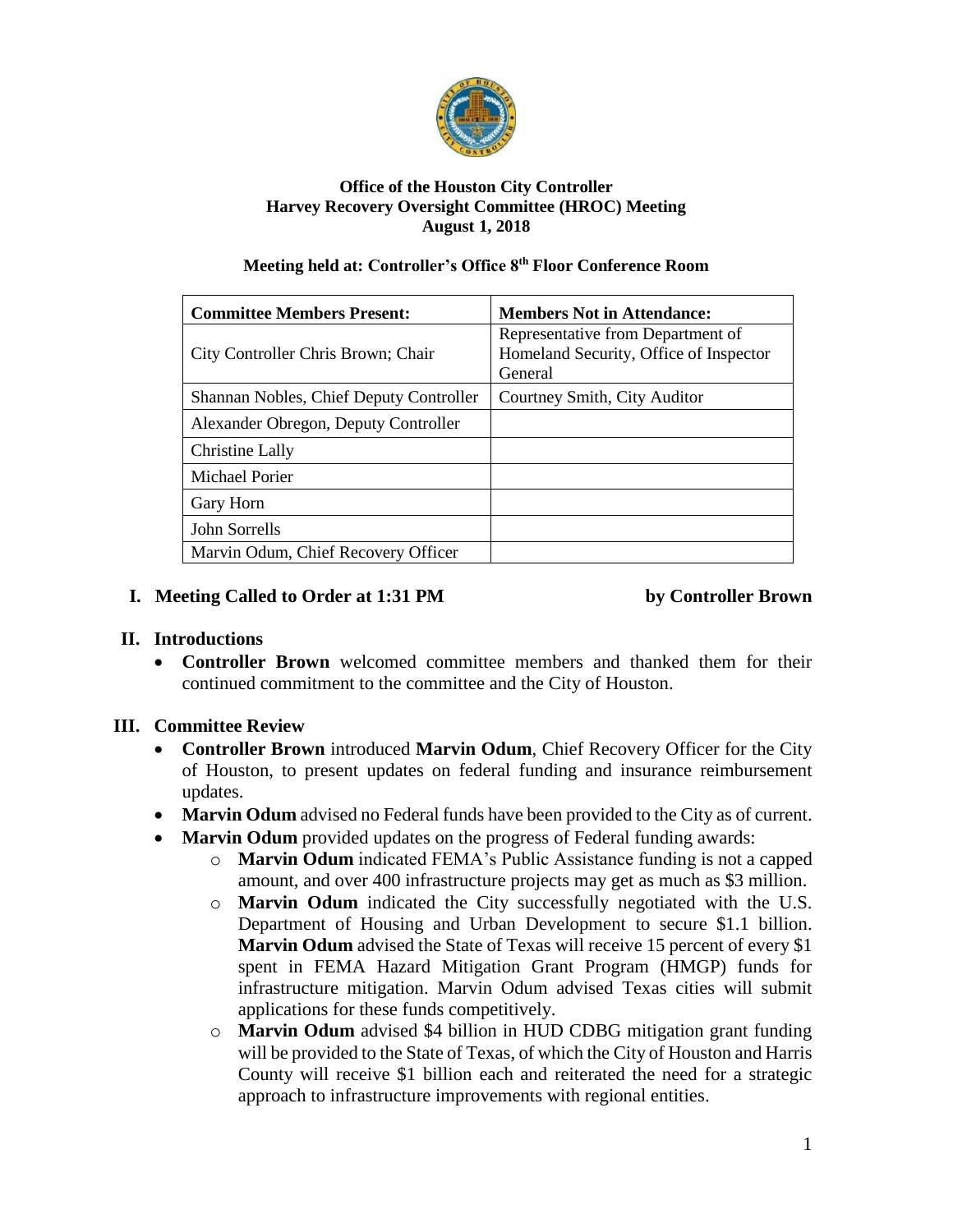- On the discussion of a fourth possible tranche of funding from the Federal government, **Marvin Odum** indicated that while Superstorm Sandy and Hurricane Katrina saw supplemental appropriations, Congress will likely not provide a fourth appropriation.
- **Marvin Odum** provided updates on the \$1.1 billion provided for housing purposes. Per HUD requirements, the City must submit an *action plan* to the Texas GLO for approval of the use of funds. Once the GLO approves the *plan*, HUD must give approval as well. Once HUD approval is received, the City may expend the funds.
	- o **Marvin Odum** cautioned the funds likely won't be available to the City until mid-November 2018.
- **Deputy Controller Alex Obregon** inquired whether or not the \$1.1 billion in housing funds was for reimbursement or "seed" purposes. **Marvin Odum** indicated the funds are advances in tranches – and that while FEMA's awards stipulate match requirements, HUD funds are all grants.
- **Committee member #1** inquired about the delay homeowners may face in receiving these funds. **Marvin Odum** advised that through community engagement, homeowners have been encouraged to maintain records should they elect to fund the costs of improvements themselves at the onset.
- **Marvin Odum** said that of the 416 projects that have been inspected for FEMAfunded rebuilds, while the projects' damage assessments were completed and submitted, only three projects have been approved FEMA.
- **Marvin Odum** outlined the current funding received to-date:
	- o \$55 million has been received from the State (\$36 million has been spent).
	- o \$163 million has been received from FEMA (\$94.9 million has been spent).
	- o \$100 million has been received from the City's insurance carrier (pending approval of allocation methodologies by FEMA). Allocation methodologies were submitted in May 2018.

## **IV. Discussion**

- **Deputy Controller Alex Obregon** asked if the \$55 million received from the State includes Governor Abbott's \$50 million award. **Marvin Odum** advised the \$50 million award was a part of the \$55 million package the State provided.
- **Marvin Odum** indicated housing funds should become available in mid-November, and mitigation funds are expected to become available in early 2019.
- **Marvin Odum** provided an infographic outlining the reporting requirements at various levels of the recovery process, and advised the Federal government can rescind grant awards if reporting requirements are not in compliance.
	- o **Controller Brown** reiterated this is the Controller's Office's and the HROC's – biggest responsibility. **Marvin Odum** concurred this should be the City's most important fiscal responsibility and advised each Federally awarded dollar will be audited by a Federal agency.
- **Controller Brown** expressed the need to have independent auditing functions and internal controls autonomous of city departments.
- **Committee member #2** inquired about the 10 percent FEMA match requirement. **Marvin Odum** outlined the circumstances relating to the City's 10 percent match obligation.